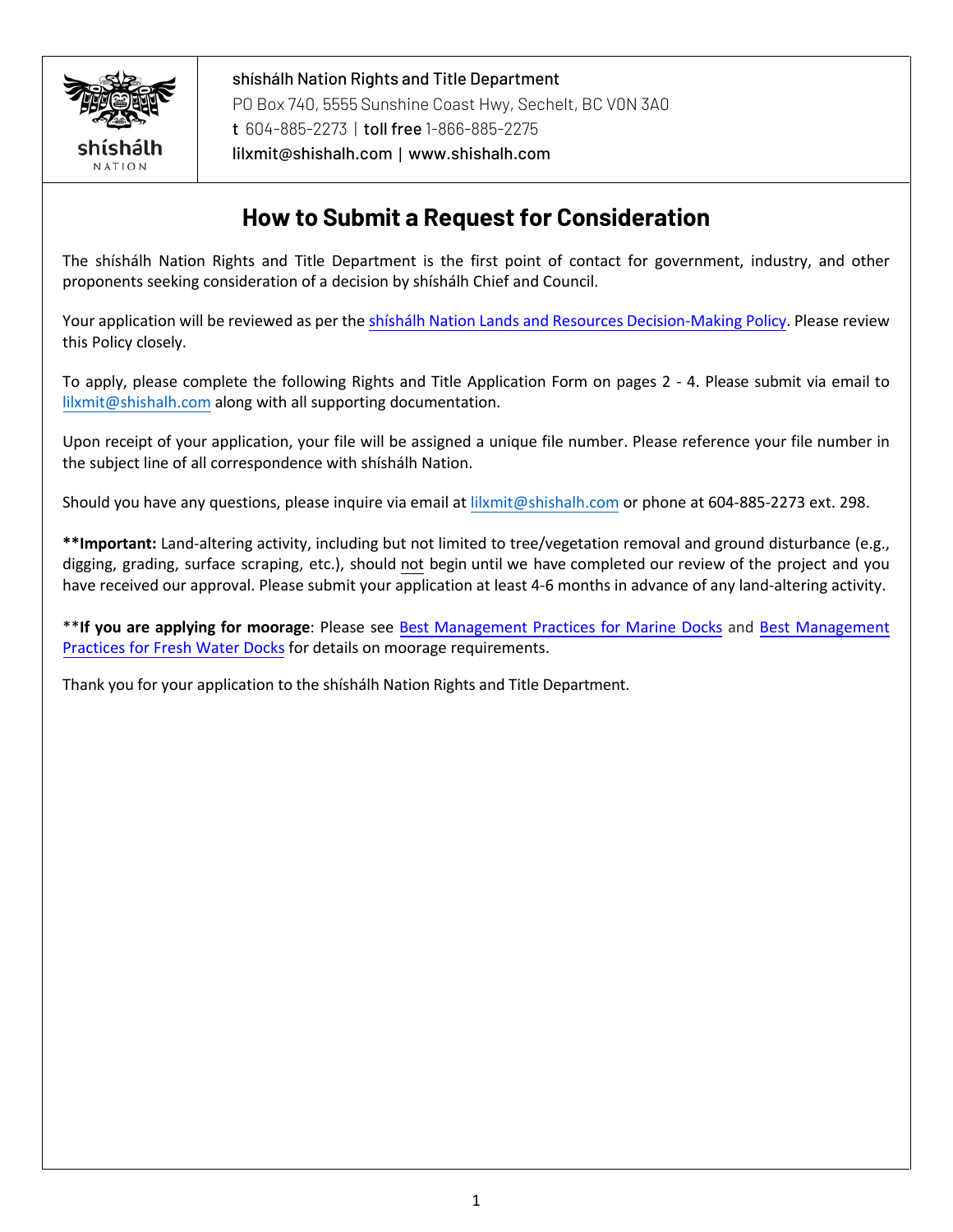| shishalh<br>NATION                                                                       | shishalh Nation Rights and Title Department<br>PO Box 740, 5555 Sunshine Coast Hwy, Sechelt, BC VON 3A0<br>t 604-885-2273   toll free 1-866-885-2275<br>lilxmit@shishalh.com   www.shishalh.com |                      |                             | <b>OFFICE USE ONLY</b><br><b>File No:</b> |                   |  |  |
|------------------------------------------------------------------------------------------|-------------------------------------------------------------------------------------------------------------------------------------------------------------------------------------------------|----------------------|-----------------------------|-------------------------------------------|-------------------|--|--|
| <b>Rights and Title Application Form</b>                                                 |                                                                                                                                                                                                 |                      |                             |                                           |                   |  |  |
| 1. MAIN CONTACT (for all communication with shishalh Nation Rights and Title Department) |                                                                                                                                                                                                 |                      |                             |                                           |                   |  |  |
| Name:                                                                                    |                                                                                                                                                                                                 |                      |                             |                                           |                   |  |  |
| Relationship to project: (please check one)                                              |                                                                                                                                                                                                 |                      |                             |                                           |                   |  |  |
| <b>Property Owner</b><br><b>Tenure Holder</b><br>Contractor<br>Government<br>Company     |                                                                                                                                                                                                 |                      |                             |                                           |                   |  |  |
| Company / Agency:                                                                        |                                                                                                                                                                                                 |                      |                             |                                           |                   |  |  |
| <b>Address:</b>                                                                          |                                                                                                                                                                                                 |                      |                             |                                           |                   |  |  |
| <b>Phone Number:</b><br>Email:                                                           |                                                                                                                                                                                                 |                      |                             |                                           |                   |  |  |
|                                                                                          | 2. PROPONENT or PROPERTY OWNER (if different than Main Contact)                                                                                                                                 |                      |                             |                                           |                   |  |  |
| Name:                                                                                    |                                                                                                                                                                                                 |                      |                             |                                           |                   |  |  |
| Company / Agency:                                                                        |                                                                                                                                                                                                 |                      |                             |                                           |                   |  |  |
| <b>Address:</b>                                                                          |                                                                                                                                                                                                 |                      |                             |                                           |                   |  |  |
| Email:                                                                                   |                                                                                                                                                                                                 | <b>Phone Number:</b> |                             |                                           |                   |  |  |
| <b>PROJECT DESCRIPTION</b><br>3.                                                         |                                                                                                                                                                                                 |                      |                             |                                           |                   |  |  |
| <b>Type of Application:</b>                                                              | <b>Municipal</b>                                                                                                                                                                                | <b>Private</b>       | <b>Commercial</b>           | <b>Moorage</b>                            | <b>Industrial</b> |  |  |
| (Please check one)                                                                       | Re-Zoning / OCP<br>┙<br>Amendment                                                                                                                                                               | Home Building        | <b>Building</b>             | Private                                   | Mining            |  |  |
|                                                                                          | Sub-division                                                                                                                                                                                    | Upgrades             | Upgrades                    | Group                                     | Forestry          |  |  |
|                                                                                          | Development                                                                                                                                                                                     | Other                | Recreation                  |                                           | Commercial        |  |  |
|                                                                                          | Water/Utilities                                                                                                                                                                                 |                      | Other                       | Public                                    |                   |  |  |
| <b>Brief Project Description:</b>                                                        |                                                                                                                                                                                                 |                      |                             |                                           |                   |  |  |
|                                                                                          |                                                                                                                                                                                                 |                      |                             |                                           |                   |  |  |
| <b>Project site address:</b>                                                             |                                                                                                                                                                                                 |                      |                             |                                           |                   |  |  |
| PID / Lot #:                                                                             |                                                                                                                                                                                                 |                      | Area (ha):                  |                                           |                   |  |  |
| Proposed start date:                                                                     |                                                                                                                                                                                                 |                      | <b>Proposed completion:</b> |                                           |                   |  |  |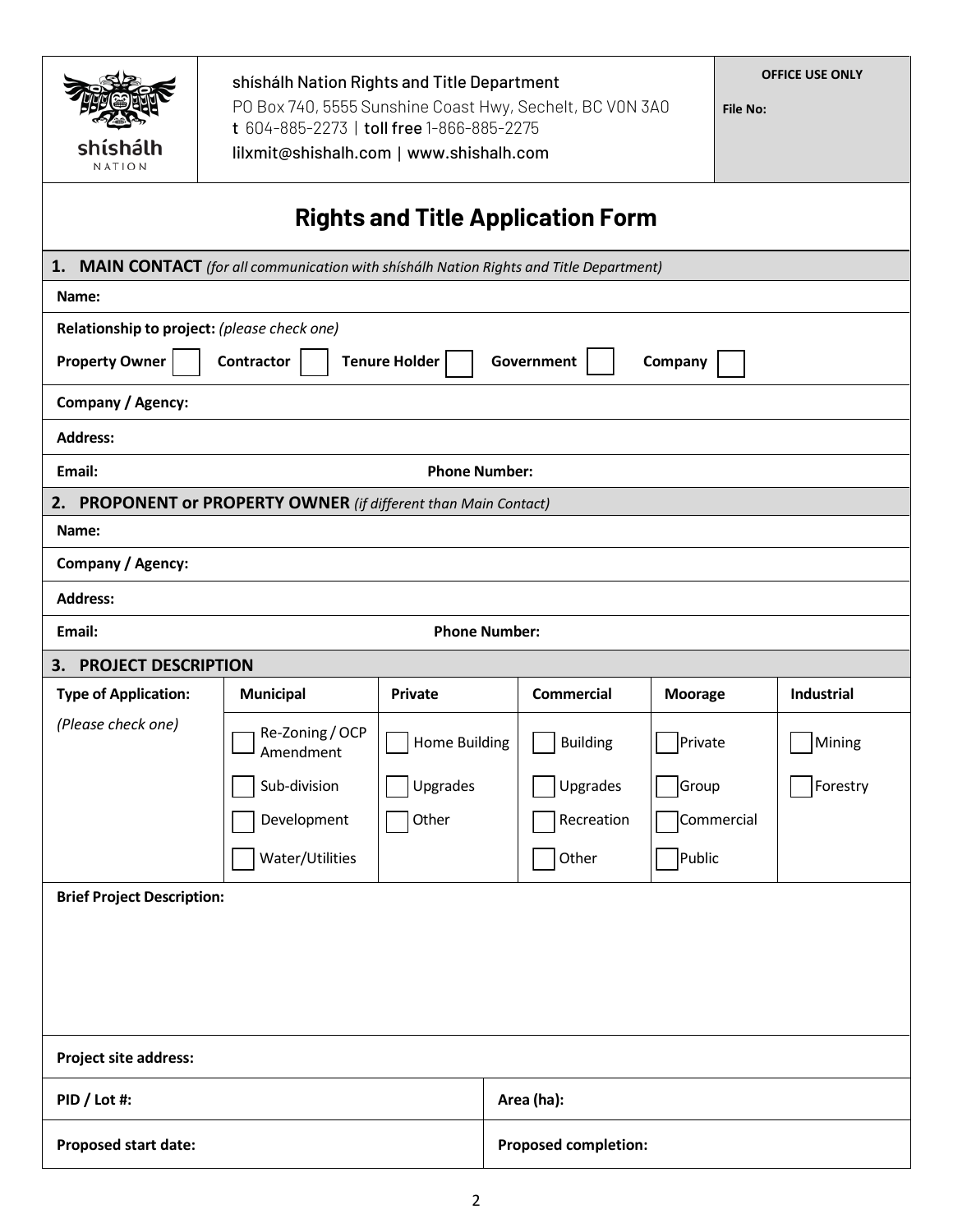| 4. DEVELOPMENT INFORMATION                                                                                                                                                                                                                                                                                                                                                                                                                                                                                                                                                                                                                                                                                                                                                                                                                                                                                                                                                                                                                                                                                                                                                                                                                                                             |                                                |                                         |  |  |  |
|----------------------------------------------------------------------------------------------------------------------------------------------------------------------------------------------------------------------------------------------------------------------------------------------------------------------------------------------------------------------------------------------------------------------------------------------------------------------------------------------------------------------------------------------------------------------------------------------------------------------------------------------------------------------------------------------------------------------------------------------------------------------------------------------------------------------------------------------------------------------------------------------------------------------------------------------------------------------------------------------------------------------------------------------------------------------------------------------------------------------------------------------------------------------------------------------------------------------------------------------------------------------------------------|------------------------------------------------|-----------------------------------------|--|--|--|
| Does the proposed activity include any land-altering activity?                                                                                                                                                                                                                                                                                                                                                                                                                                                                                                                                                                                                                                                                                                                                                                                                                                                                                                                                                                                                                                                                                                                                                                                                                         | NO (skip to section 5)                         | YES (complete this section)             |  |  |  |
| Based on the results of our preliminary assessment, further archaeological study may be required. It is generally expected<br>that any ground-disturbing work within the shishalh swiya will require an archaeological Preliminary Field Reconnaissance<br>(PFR) and/or an Archaeological Impact Assessment (AIA). These studies provide necessary information to understand<br>potential impacts of a project to shíshálh Title and Rights and will be the sole financial responsibility of the proponent. You<br>will be contacted for your consent prior to the commissioning of any study.<br>The following is designed to ensure we understand the scope of the proposed development so that we may develop an<br>accurate archaeological work-plan and estimate based on the information provided. Providing complete information will<br>ensure the timely completion of paperwork (estimates, services agreement, permit applications) related to your project.                                                                                                                                                                                                                                                                                                                |                                                |                                         |  |  |  |
| Have previous archaeological studies<br>Detailed map/plans included?<br><b>YES</b><br><b>NO</b><br><b>NO</b><br>been completed for the project area?<br>(GIS shapefiles preferred if available)                                                                                                                                                                                                                                                                                                                                                                                                                                                                                                                                                                                                                                                                                                                                                                                                                                                                                                                                                                                                                                                                                        |                                                |                                         |  |  |  |
| Will sediment be removed from the property (sand, soil, rock, etc.)?                                                                                                                                                                                                                                                                                                                                                                                                                                                                                                                                                                                                                                                                                                                                                                                                                                                                                                                                                                                                                                                                                                                                                                                                                   | YES                                            | If yes, quantity:<br><b>NO</b>          |  |  |  |
| Component                                                                                                                                                                                                                                                                                                                                                                                                                                                                                                                                                                                                                                                                                                                                                                                                                                                                                                                                                                                                                                                                                                                                                                                                                                                                              | <b>Disturbance</b><br>(Length x Width x Depth) | <b>Duration of Excavation</b><br>(Days) |  |  |  |
| Foundation/basement excavations                                                                                                                                                                                                                                                                                                                                                                                                                                                                                                                                                                                                                                                                                                                                                                                                                                                                                                                                                                                                                                                                                                                                                                                                                                                        |                                                |                                         |  |  |  |
| Demolition                                                                                                                                                                                                                                                                                                                                                                                                                                                                                                                                                                                                                                                                                                                                                                                                                                                                                                                                                                                                                                                                                                                                                                                                                                                                             |                                                |                                         |  |  |  |
| Septic removal                                                                                                                                                                                                                                                                                                                                                                                                                                                                                                                                                                                                                                                                                                                                                                                                                                                                                                                                                                                                                                                                                                                                                                                                                                                                         |                                                |                                         |  |  |  |
| Septic installation                                                                                                                                                                                                                                                                                                                                                                                                                                                                                                                                                                                                                                                                                                                                                                                                                                                                                                                                                                                                                                                                                                                                                                                                                                                                    |                                                |                                         |  |  |  |
| Grading, surface scraping                                                                                                                                                                                                                                                                                                                                                                                                                                                                                                                                                                                                                                                                                                                                                                                                                                                                                                                                                                                                                                                                                                                                                                                                                                                              |                                                |                                         |  |  |  |
| Vegetation removal                                                                                                                                                                                                                                                                                                                                                                                                                                                                                                                                                                                                                                                                                                                                                                                                                                                                                                                                                                                                                                                                                                                                                                                                                                                                     |                                                |                                         |  |  |  |
| Utilities trenching                                                                                                                                                                                                                                                                                                                                                                                                                                                                                                                                                                                                                                                                                                                                                                                                                                                                                                                                                                                                                                                                                                                                                                                                                                                                    |                                                |                                         |  |  |  |
| Driveway installation                                                                                                                                                                                                                                                                                                                                                                                                                                                                                                                                                                                                                                                                                                                                                                                                                                                                                                                                                                                                                                                                                                                                                                                                                                                                  |                                                |                                         |  |  |  |
| Hydro pole installation                                                                                                                                                                                                                                                                                                                                                                                                                                                                                                                                                                                                                                                                                                                                                                                                                                                                                                                                                                                                                                                                                                                                                                                                                                                                |                                                |                                         |  |  |  |
| Tree removal                                                                                                                                                                                                                                                                                                                                                                                                                                                                                                                                                                                                                                                                                                                                                                                                                                                                                                                                                                                                                                                                                                                                                                                                                                                                           |                                                |                                         |  |  |  |
| Importation of fill                                                                                                                                                                                                                                                                                                                                                                                                                                                                                                                                                                                                                                                                                                                                                                                                                                                                                                                                                                                                                                                                                                                                                                                                                                                                    |                                                |                                         |  |  |  |
| Other:                                                                                                                                                                                                                                                                                                                                                                                                                                                                                                                                                                                                                                                                                                                                                                                                                                                                                                                                                                                                                                                                                                                                                                                                                                                                                 |                                                |                                         |  |  |  |
| Other:                                                                                                                                                                                                                                                                                                                                                                                                                                                                                                                                                                                                                                                                                                                                                                                                                                                                                                                                                                                                                                                                                                                                                                                                                                                                                 |                                                |                                         |  |  |  |
| All archaeological materials in B.C., whether known or unknown, are protected from disturbance without a permit under the<br>Heritage Conservation Act (HCA). If an HCA permit is required, the above list of development components will constitute the<br>extent of work authorized under the permit. Should the scope of work change, please resubmit this form to enable our office<br>to seek an amendment to the permit authorizing the new scope of work. Please be advised that an amendment may be subject<br>to both B.C. Archaeology Branch and First Nation review periods. As a result, amendments may cause a significant delay in the<br>project. Permit amendments may take 45 days (up to 6 months) to be issued by the Province.<br>Due to high volumes, permit issuance by the B.C. Archaeology Branch can be quite lengthy: 3-6 months. Once permit<br>applications have been submitted to the Province, shishalh Nation has no control over the time of issuance. We will, however,<br>do our utmost to help expedite the process by providing clear and accurate permit applications that include a shíshálh letter<br>of support. The letter of support will waive the required 45-day First Nation review period in areas where territories do not<br>overlap. |                                                |                                         |  |  |  |

Signature Date Date Date Date Date Date Date

\_\_\_\_\_\_\_\_\_\_\_\_\_\_\_\_\_\_\_\_\_\_\_\_\_\_\_\_\_\_\_\_\_\_\_\_\_\_\_\_ \_\_\_\_\_\_\_\_\_\_\_\_\_\_\_\_\_\_\_\_\_\_\_\_\_\_\_\_\_\_\_\_\_\_\_\_